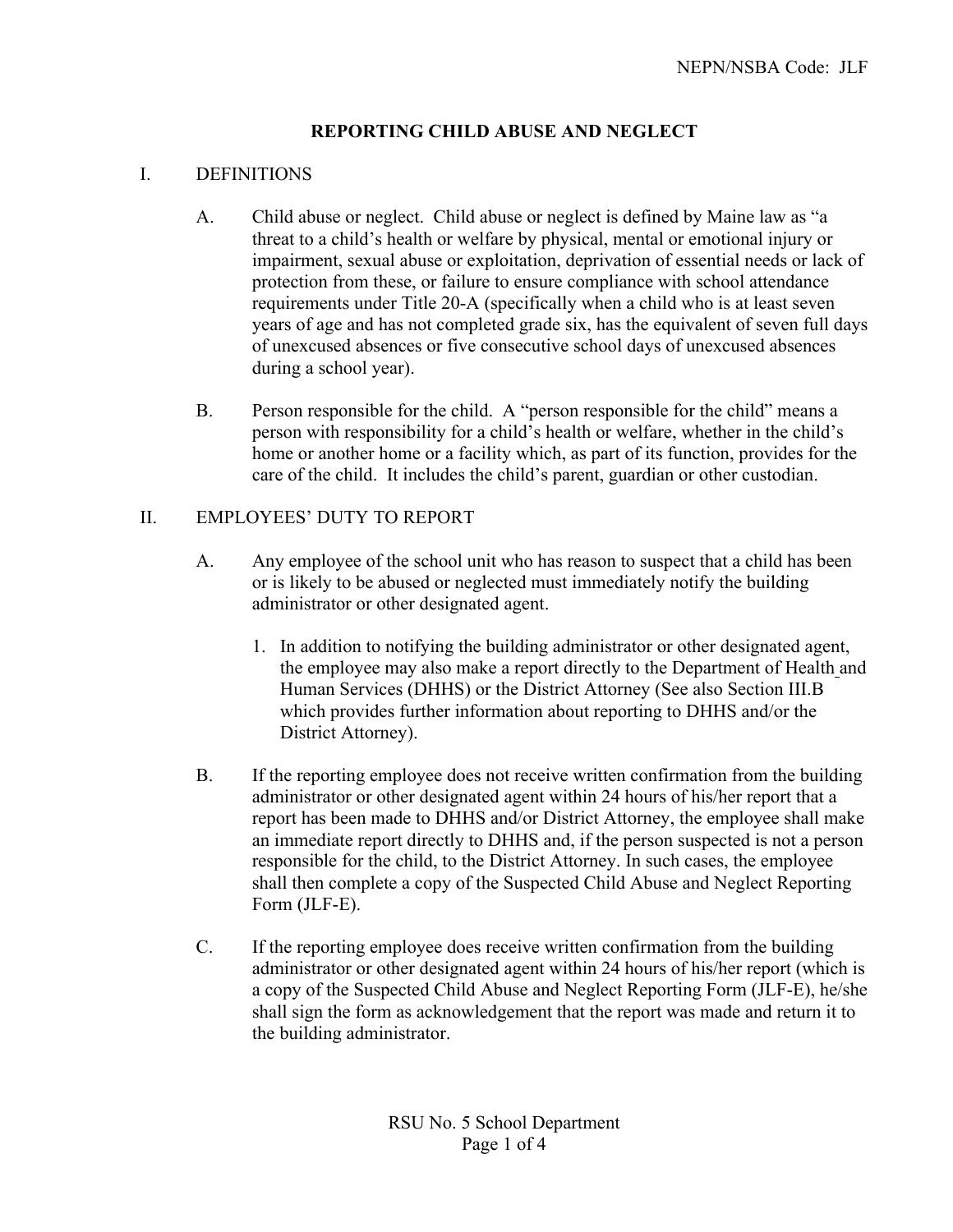## III. ADMINISTRATOR REPORTING AND CONFIRMATION DUTIES

All building administrators, other building designee, and the Superintendent are designated agents to make child abuse and neglect reports.

- A. If a building administrator/other building designee receives the report, he/she shall notify the Superintendent immediately.
- B. The building administrator/other building designee shall then make a verbal and written report(s) of suspected abuse or neglect to DHHS. In addition, if the person suspected is not the parent, guardian or other custodian of the child, the building administrator/other building designee shall also make a report to the District Attorney.
	- 1. The law requires the reporting employee to make his/her own report to DHHS and/or the District Attorney if he/she has not received confirmation within 24 hours that such a report has been made by the building administrator/other building designee.
- C. The person making the report to DHHS and/or the District Attorney shall complete the Suspected Child Abuse or Neglect Form (JLF-E).
- D. The building administrator/other building designee shall provide a copy of the Suspected Child Abuse or Neglect Form to the reporting employee within 24 hours of the employee's initial report. The reporting employee shall sign the report and return it to the building administrator.
- E. The form will be forwarded to DHHS and/or the District Attorney, and shall be retained by the school unit for ten years, as specified in the Maine Archives Rules, along with any other information relevant to the case.

### IV. INTERNAL INVESTIGATIONS AND DISCIPLINE

- A. Employees. If the person suspected of abuse or neglect is an employee, the Superintendent/designee shall investigate and take appropriate action, in accordance with applicable Board policies, collective bargaining contracts, and federal and state laws.
- B. Students. If the person suspected of abuse or neglect is a student, and the abuse or neglect occurred on school premises, during a school activity, or is otherwise related to the school, the Superintendent/designee shall investigate and take appropriate action, in accordance with applicable Board policies and federal and state laws.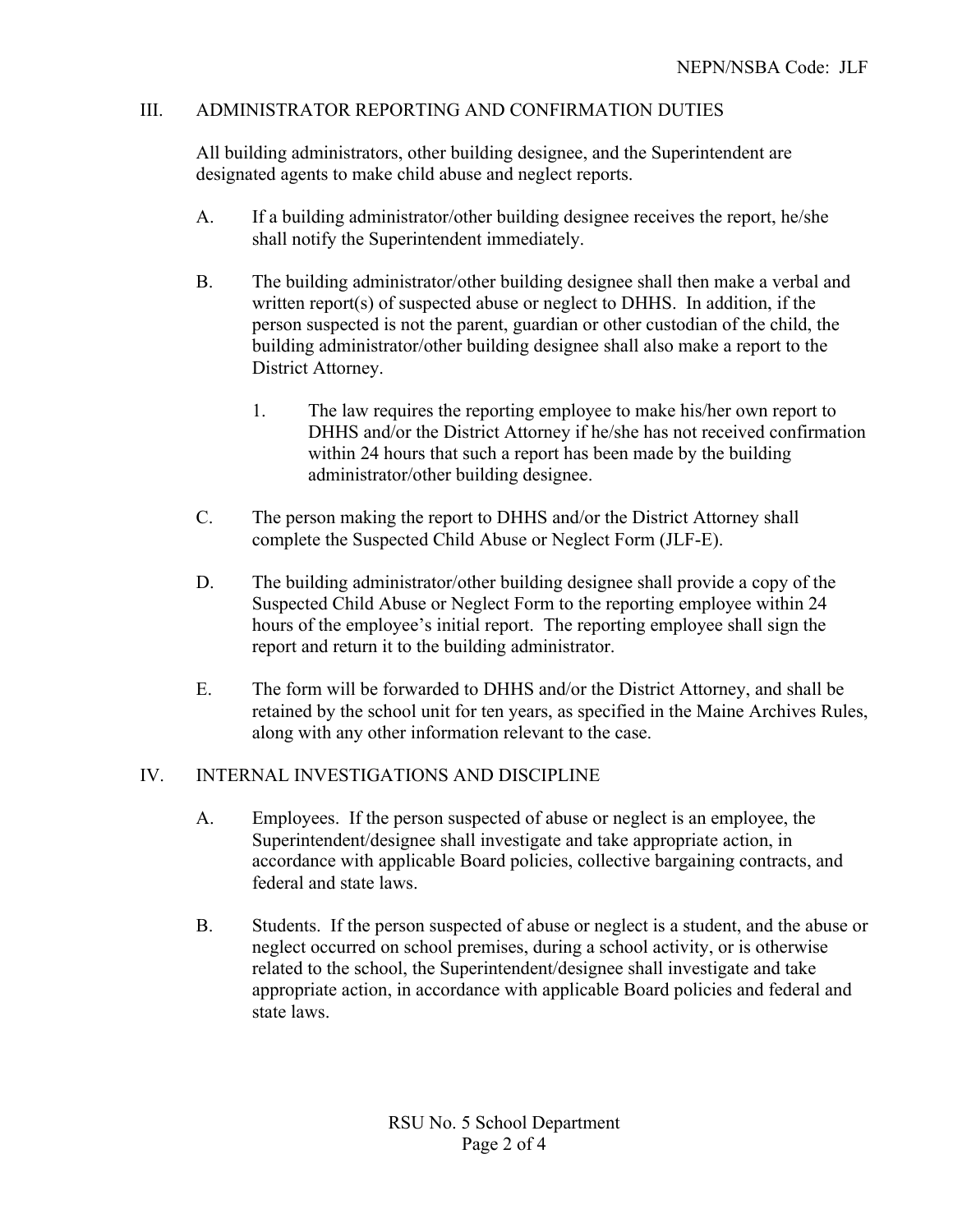## V. INTERVIEWS OF CHILD AND SCHOOL PERSONNEL

DHHS personnel shall be permitted to meet with and interview the child named in the report when the child is present at the school as provided in this section. The building administrator or designee shall:

- A. Require the DHHS employee requesting to interview the child to provide written certification that in the Department's judgment, the interview is necessary to carry out its duties;
- B. Require the DHHS caseworker to discuss the circumstances of the interview and any relevant information regarding the alleged abuse or neglect with the child's teacher or guidance counselor or the school nurse, social worker or building administrator, as the caseworker determines is necessary to provide needed emotional support to the child prior to and following the interview;
- C. Not place conditions on how the interview is conducted, including, but not necessarily limited to requiring that certain persons be present during the interview; prohibiting certain persons from being present during the interview; and requiring notice to or consent from a parent or guardian.
- D. Provide an appropriate, quiet and private place for the interview; and
- E. Not disclose any information about DHHS's intention to interview the child except to school officials or the school's attorney who need the information to comply with the interview request.

### VI. CONFIDENTIALITY OF INFORMATION AND RECORDS

All records, reports and information concerning alleged cases of child abuse and neglect shall be kept confidential to the extent required by Board policies and applicable law.

The building administrator/designee is permitted to release a child's school records without prior consent of the parent/guardian to DHHS or law enforcement officials as necessary to protect the health or safety of the child or other individuals under federal law.

### VII. GOOD FAITH IMMUNITY FROM LIABILITY

Any person who in good faith reports, assists DHHS in making the child available for an interview, or participates in the investigation or proceedings of a child protection investigation is immune from any criminal or civil liability for the act of reporting or participating in the investigation or proceeding. Good faith does not include instances when a false report is made and the person knows the report is false.

> RSU No. 5 School Department Page 3 of 4